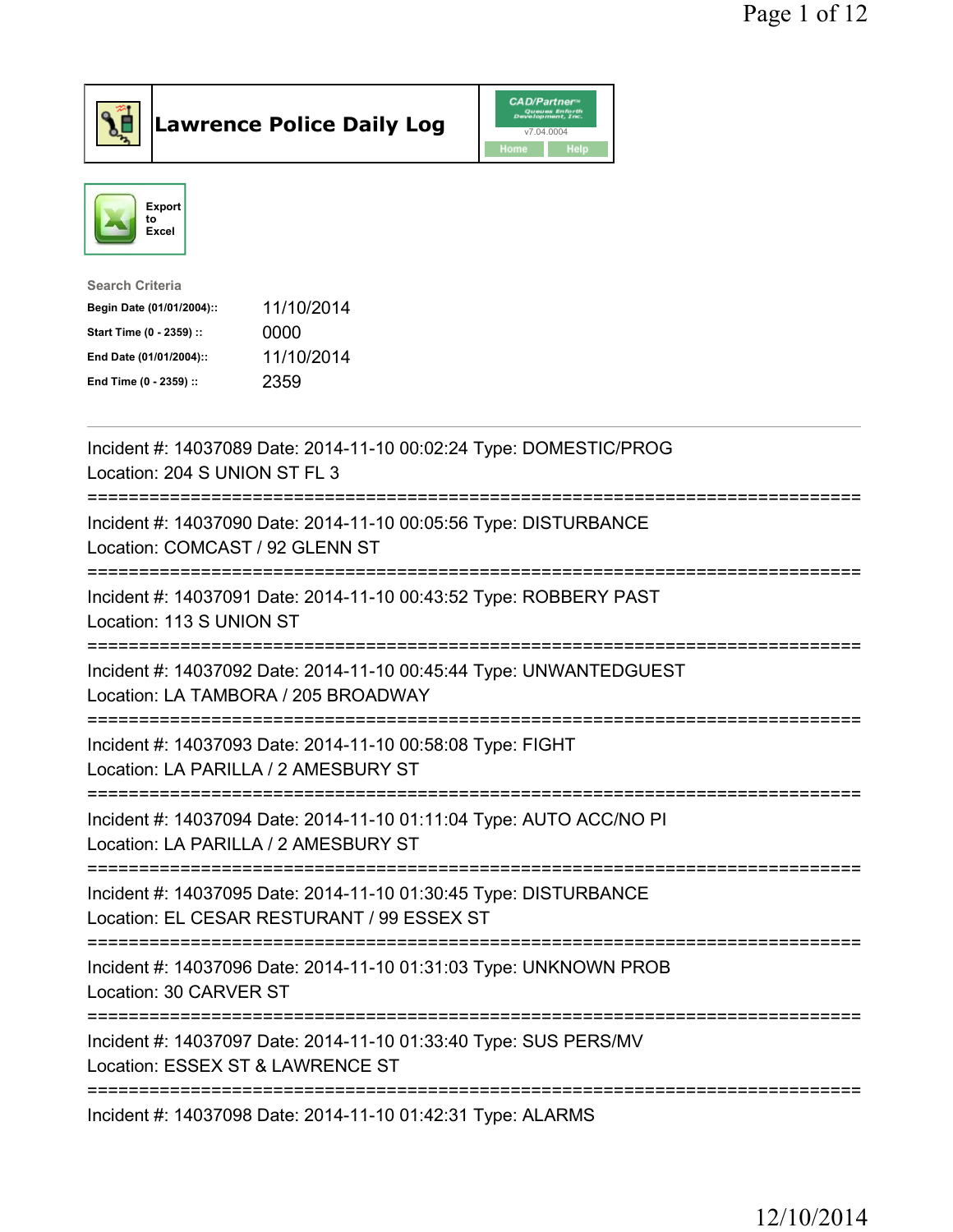Location: 79 RESERVOIR ST =========================================================================== Incident #: 14037099 Date: 2014-11-10 03:24:01 Type: UNWANTEDGUEST Location: DENNYS / 160 WINTHROP AV =========================================================================== Incident #: 14037100 Date: 2014-11-10 04:03:04 Type: FIGHT Location: 318 LAWRENCE ST =========================================================================== Incident #: 14037101 Date: 2014-11-10 04:24:20 Type: M/V STOP Location: AMESBURY ST & COMMON ST =========================================================================== Incident #: 14037102 Date: 2014-11-10 06:09:14 Type: AUTO ACC/NO PI Location: BENNINGTON ST & MYRTLE ST =========================================================================== Incident #: 14037103 Date: 2014-11-10 07:33:49 Type: DISTURBANCE Location: LAWRENCE GENERAL HOSPITAL / 1 GENERAL ST =========================================================================== Incident #: 14037104 Date: 2014-11-10 07:42:12 Type: TOW OF M/V Location: WOODLAND ST =========================================================================== Incident #: 14037105 Date: 2014-11-10 07:43:44 Type: AUTO ACC/NO PI Location: HAVERHILL ST & ROYAL ST =========================================================================== Incident #: 14037106 Date: 2014-11-10 07:48:44 Type: SUS PERS/MV Location: CROSBY ST & NEWTON ST =========================================================================== Incident #: 14037107 Date: 2014-11-10 07:53:54 Type: ALARMS Location: LAWRENCE TRAINING SCHOOL / 530 BROADWAY FL 2 =========================================================================== Incident #: 14037108 Date: 2014-11-10 08:25:07 Type: ALARMS Location: 52 AMHERST ST =========================================================================== Incident #: 14037109 Date: 2014-11-10 08:32:16 Type: MEDIC SUPPORT Location: LAWRENCE HIGH SCHOOL / 70 N PARISH RD =========================================================================== Incident #: 14037110 Date: 2014-11-10 08:38:07 Type: GENERAL SERV Location: JACKSON ST & SUMMER ST =========================================================================== Incident #: 14037111 Date: 2014-11-10 08:56:31 Type: GENERAL SERV Location: JACKSON ST & SUMMER ST =========================================================================== Incident #: 14037112 Date: 2014-11-10 09:07:56 Type: ALARM/BURG Location: MEAS RESD / 26 HOLTON ST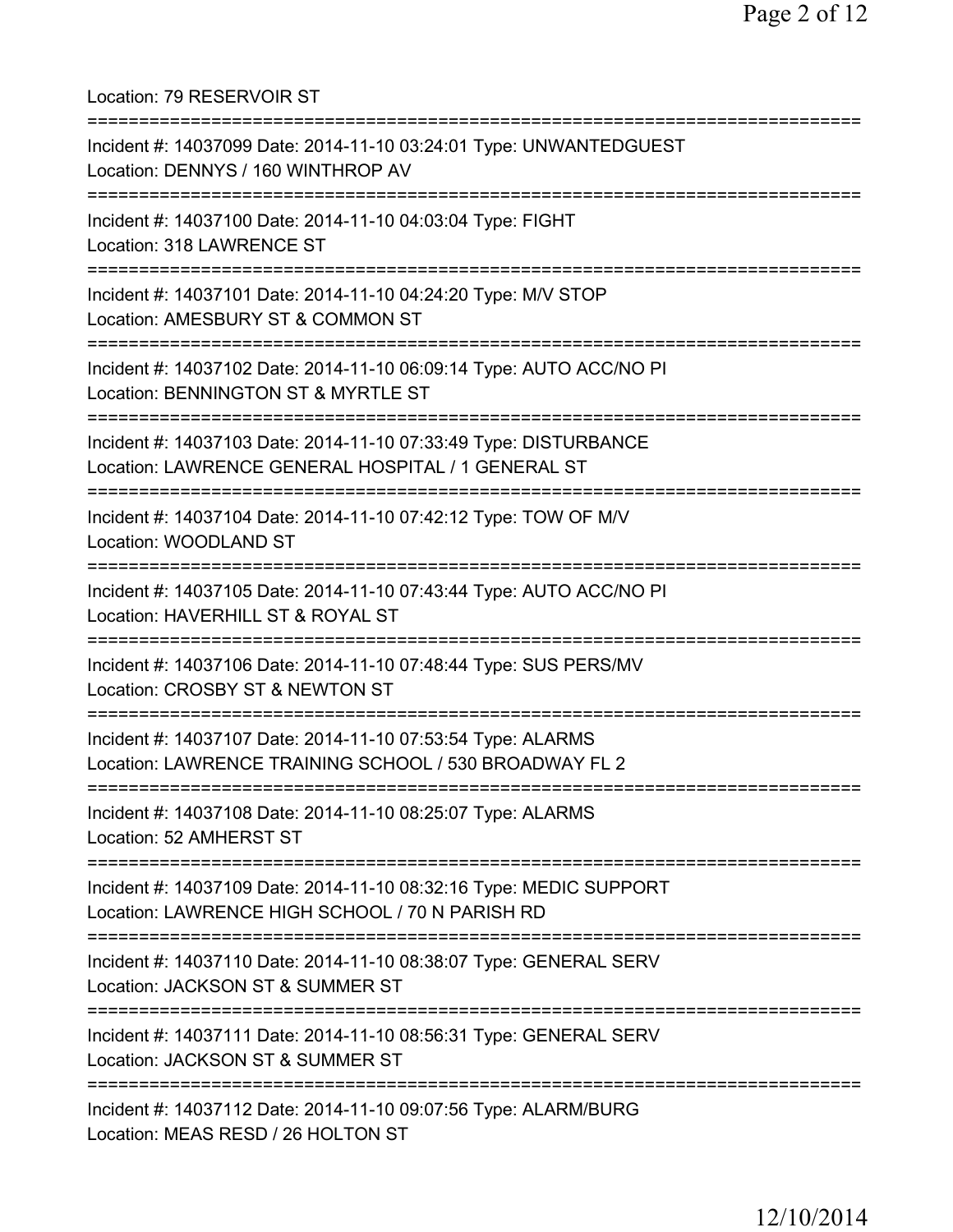| Incident #: 14037113 Date: 2014-11-10 09:08:32 Type: ANIMAL COMPL<br>Location: 350 HAVERHILL ST #APT6 FL 2NDFL                       |
|--------------------------------------------------------------------------------------------------------------------------------------|
| Incident #: 14037114 Date: 2014-11-10 09:21:22 Type: MEDIC SUPPORT<br>Location: 57 ERVING AV FL 1STFL                                |
| Incident #: 14037115 Date: 2014-11-10 09:24:21 Type: M/V STOP<br>Location: 50 COMMON ST                                              |
| Incident #: 14037116 Date: 2014-11-10 09:29:08 Type: HIT & RUN M/V<br>Location: 198 UNION ST<br>==================================== |
| Incident #: 14037117 Date: 2014-11-10 09:43:12 Type: GENERAL SERV<br>Location: BAILEY ST & S UNION ST                                |
| Incident #: 14037118 Date: 2014-11-10 10:09:38 Type: M/V STOP<br>Location: 42 CENTRAL BRIDGE<br>===============                      |
| Incident #: 14037119 Date: 2014-11-10 10:13:50 Type: ALARM/BURG<br>Location: 41 S BOWDOIN ST                                         |
| Incident #: 14037120 Date: 2014-11-10 10:24:19 Type: M/V STOP<br>Location: 55 CAMBRIDGE ST                                           |
| Incident #: 14037121 Date: 2014-11-10 10:26:16 Type: UNKNOWN PROB<br>Location: 195 OSGOOD ST                                         |
| Incident #: 14037122 Date: 2014-11-10 10:44:30 Type: CK WELL BEING<br>Location: 1 GENERAL ST                                         |
| Incident #: 14037123 Date: 2014-11-10 10:54:14 Type: LARCENY/PAST<br>Location: PROSPECT IRON / 48 MEDFORD ST                         |
| Incident #: 14037124 Date: 2014-11-10 10:58:01 Type: INVESTIGATION<br>Location: 599 ANDOVER ST                                       |
| Incident #: 14037125 Date: 2014-11-10 11:01:05 Type: M/V STOP<br>Location: 22 GILBERT ST                                             |
| Incident #: 14037126 Date: 2014-11-10 11:10:19 Type: M/V STOP<br>Location: LASALLE AV & S BROADWAY                                   |
|                                                                                                                                      |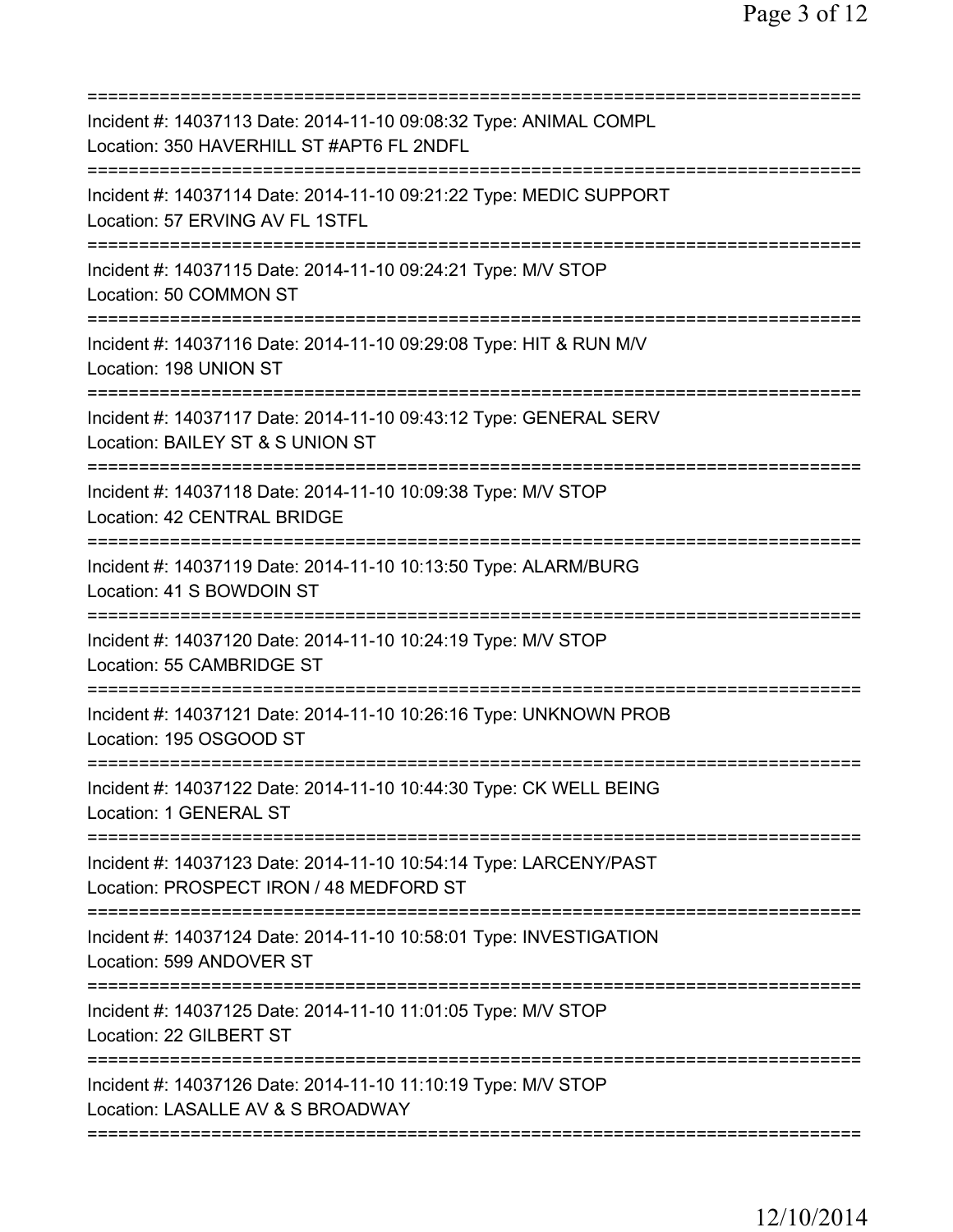| Incident #: 14037127 Date: 2014-11-10 11:16:05 Type: INVESTIGATION<br>Location: 425 S BROADWAY                                                |
|-----------------------------------------------------------------------------------------------------------------------------------------------|
| Incident #: 14037128 Date: 2014-11-10 11:23:34 Type: B&E/PAST<br>Location: MAIN STREAM GLOBAL / 300 CANAL ST<br>============================= |
| Incident #: 14037129 Date: 2014-11-10 11:30:23 Type: AUTO ACC/NO PI<br>Location: 148 LAWRENCE ST                                              |
| Incident #: 14037130 Date: 2014-11-10 11:33:40 Type: ALARM/BURG<br>Location: 40 CEDAR ST                                                      |
| Incident #: 14037131 Date: 2014-11-10 11:40:31 Type: GENERAL SERV<br>Location: 208 MARRIMACK ST                                               |
| Incident #: 14037132 Date: 2014-11-10 11:44:14 Type: AUTO ACC/NO PI<br>Location: 439 S UNION ST                                               |
| Incident #: 14037133 Date: 2014-11-10 11:46:47 Type: TEST QED<br>Location: 107 LEXINGTON ST                                                   |
| Incident #: 14037134 Date: 2014-11-10 11:50:15 Type: MEDIC SUPPORT<br>Location: ST MARY-IMMACULATE CONCEPTION / 300 HAVERHILL ST              |
| Incident #: 14037135 Date: 2014-11-10 12:12:07 Type: DRUG VIO<br>Location: 24 MARGIN ST                                                       |
| Incident #: 14037136 Date: 2014-11-10 12:14:19 Type: M/V STOP<br>Location: 426 S UNION ST                                                     |
| Incident #: 14037137 Date: 2014-11-10 12:15:10 Type: SUS PERS/MV<br>Location: 44 DUNSTABLE ST                                                 |
| Incident #: 14037139 Date: 2014-11-10 12:16:47 Type: FRAUD<br>Location: 8 FAIRMONT ST                                                         |
| Incident #: 14037138 Date: 2014-11-10 12:18:35 Type: MV/BLOCKING<br>Location: 481 HAMPSHIRE ST                                                |
| Incident #: 14037140 Date: 2014-11-10 12:33:12 Type: E911 HANGUP<br>Location: 112 MARSTON ST                                                  |
| Incident #: 14037141 Date: 2014-11-10 12:33:56 Type: SEX OFF. PAST                                                                            |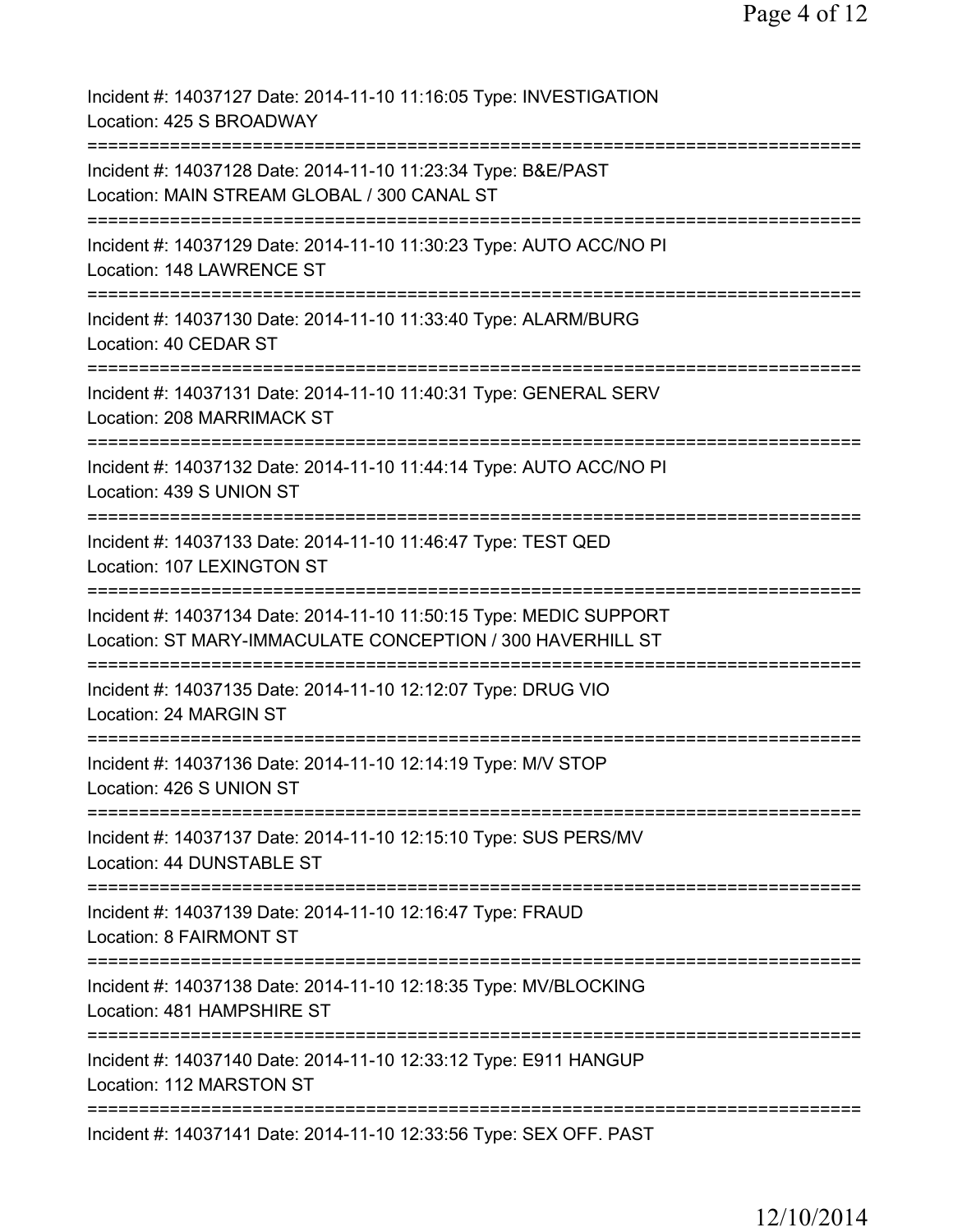Location: BROADWAY =========================================================================== Incident #: 14037142 Date: 2014-11-10 12:45:38 Type: M/V STOP Location: 12 WINTHROP AV =========================================================================== Incident #: 14037143 Date: 2014-11-10 13:01:08 Type: M/V STOP Location: HAMPSHIRE ST & LOWELL ST =========================================================================== Incident #: 14037144 Date: 2014-11-10 13:17:17 Type: M/V STOP Location: BROADWAY & LOWELL ST =========================================================================== Incident #: 14037145 Date: 2014-11-10 13:22:35 Type: M/V STOP Location: BROADWAY & LOWELL ST =========================================================================== Incident #: 14037146 Date: 2014-11-10 13:26:12 Type: LARCENY/PROG Location: SEGURA RESTAURANT / 73 WINTHROP AV =========================================================================== Incident #: 14037147 Date: 2014-11-10 13:27:10 Type: M/V STOP Location: ANDOVER ST & FURBER ST =========================================================================== Incident #: 14037148 Date: 2014-11-10 13:28:23 Type: LARCENY/PAST Location: 161 S UNION ST #2C =========================================================================== Incident #: 14037150 Date: 2014-11-10 13:35:19 Type: AUTO ACC/NO PI Location: JACKSON ST & KENDRICK ST FL 9 =========================================================================== Incident #: 14037149 Date: 2014-11-10 13:36:48 Type: ALARM/BURG Location: KINGDOM HALL / 35 FERRY ST =========================================================================== Incident #: 14037151 Date: 2014-11-10 13:40:28 Type: CK WELL BEING Location: 75 BROOKFIELD ST FL 3RDFL =========================================================================== Incident #: 14037152 Date: 2014-11-10 13:45:46 Type: SUS PERS/MV Location: ALDER ST & BENNINGTON ST =========================================================================== Incident #: 14037154 Date: 2014-11-10 13:49:40 Type: MAL DAMAGE Location: BROADWAY & PARK =========================================================================== Incident #: 14037153 Date: 2014-11-10 13:54:38 Type: M/V STOP Location: ANDOVER ST & BEACON AV =========================================================================== Incident #: 14037155 Date: 2014-11-10 14:07:55 Type: DISTURBANCE Location: FAMILY DOLLAR / 700 ESSEX ST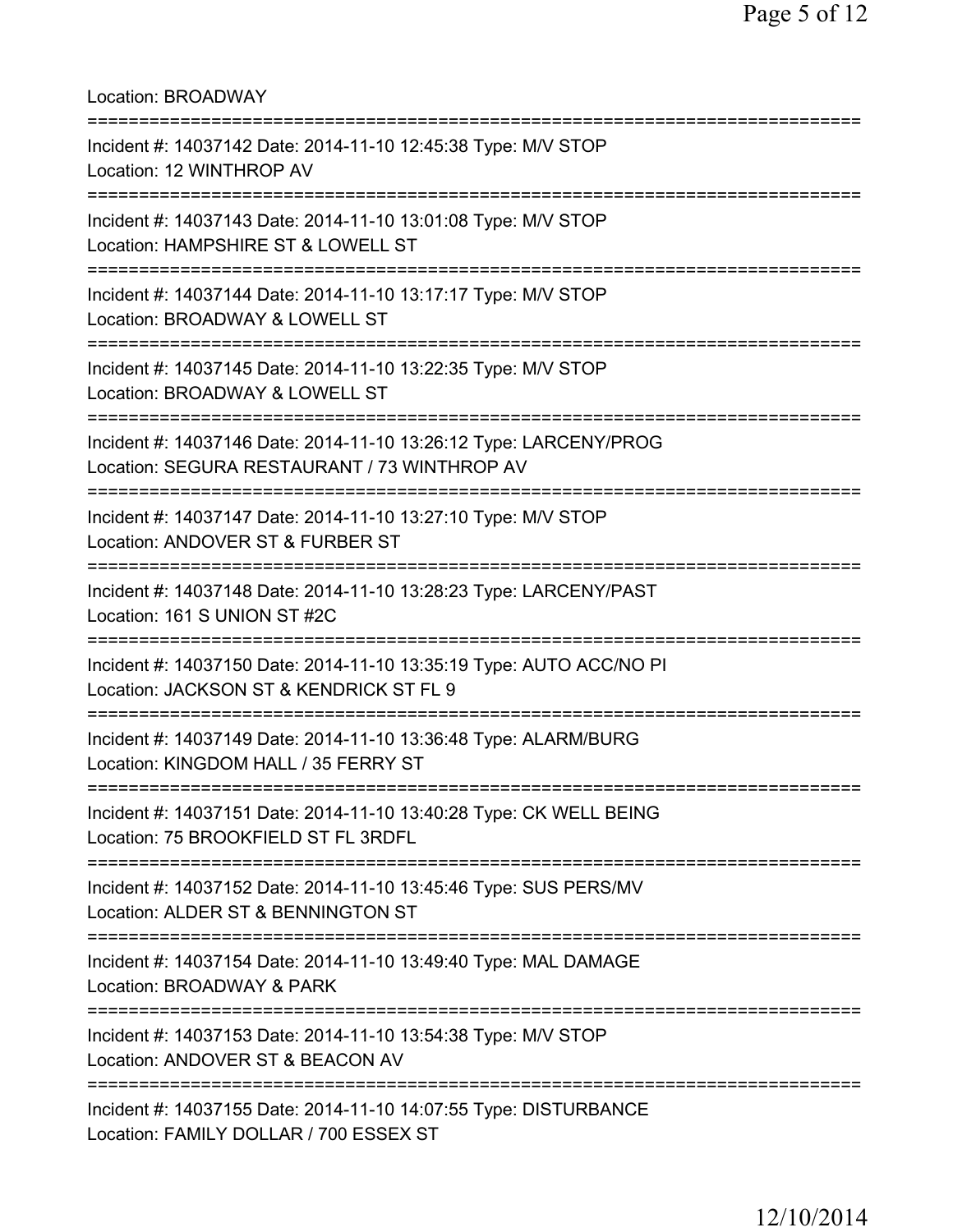| Incident #: 14037156 Date: 2014-11-10 14:08:29 Type: PARK & WALK<br>Location: BROADWAY & COMMON ST                 |
|--------------------------------------------------------------------------------------------------------------------|
| Incident #: 14037157 Date: 2014-11-10 14:09:50 Type: RECOV/STOL/MV<br>Location: 25 BUTLER ST                       |
| Incident #: 14037158 Date: 2014-11-10 14:14:04 Type: M/V STOP<br>Location: BROADWAY & LOWELL ST                    |
| Incident #: 14037159 Date: 2014-11-10 14:23:33 Type: ASSSIT OTHER PD<br>Location: ABBOTT ST & BLANCHARD ST         |
| Incident #: 14037160 Date: 2014-11-10 14:24:56 Type: DISORDERLY<br>Location: MARKET ST & S UNION ST                |
| Incident #: 14037161 Date: 2014-11-10 14:26:38 Type: ALARM/BURG<br>Location: 13 GROVE ST                           |
| Incident #: 14037173 Date: 2014-11-10 14:32:25 Type: LARCENY/PAST<br>Location: 31 BROOK ST<br>-------              |
| Incident #: 14037162 Date: 2014-11-10 14:35:25 Type: INVESTIGATION<br>Location: 90 LOWELL ST<br>================== |
| Incident #: 14037163 Date: 2014-11-10 14:55:28 Type: TOW OF M/V<br>Location: 26 MEDFORD ST                         |
| Incident #: 14037164 Date: 2014-11-10 15:06:17 Type: SHOPLIFTING<br>Location: RITE AID PHARMACY / 365 ESSEX ST     |
| Incident #: 14037165 Date: 2014-11-10 15:11:09 Type: M/V STOP<br>Location: 652 ANDOVER ST                          |
| Incident #: 14037166 Date: 2014-11-10 15:26:07 Type: RECOV/STOL/MV<br>Location: FLORAL ST & JASPER ST              |
| Incident #: 14037167 Date: 2014-11-10 15:30:41 Type: SUS PERS/MV<br>Location: 242 BROADWAY                         |
| Incident #: 14037168 Date: 2014-11-10 15:41:19 Type: ANIMAL COMPL<br>Location: 62 HILLSIDE AV                      |
|                                                                                                                    |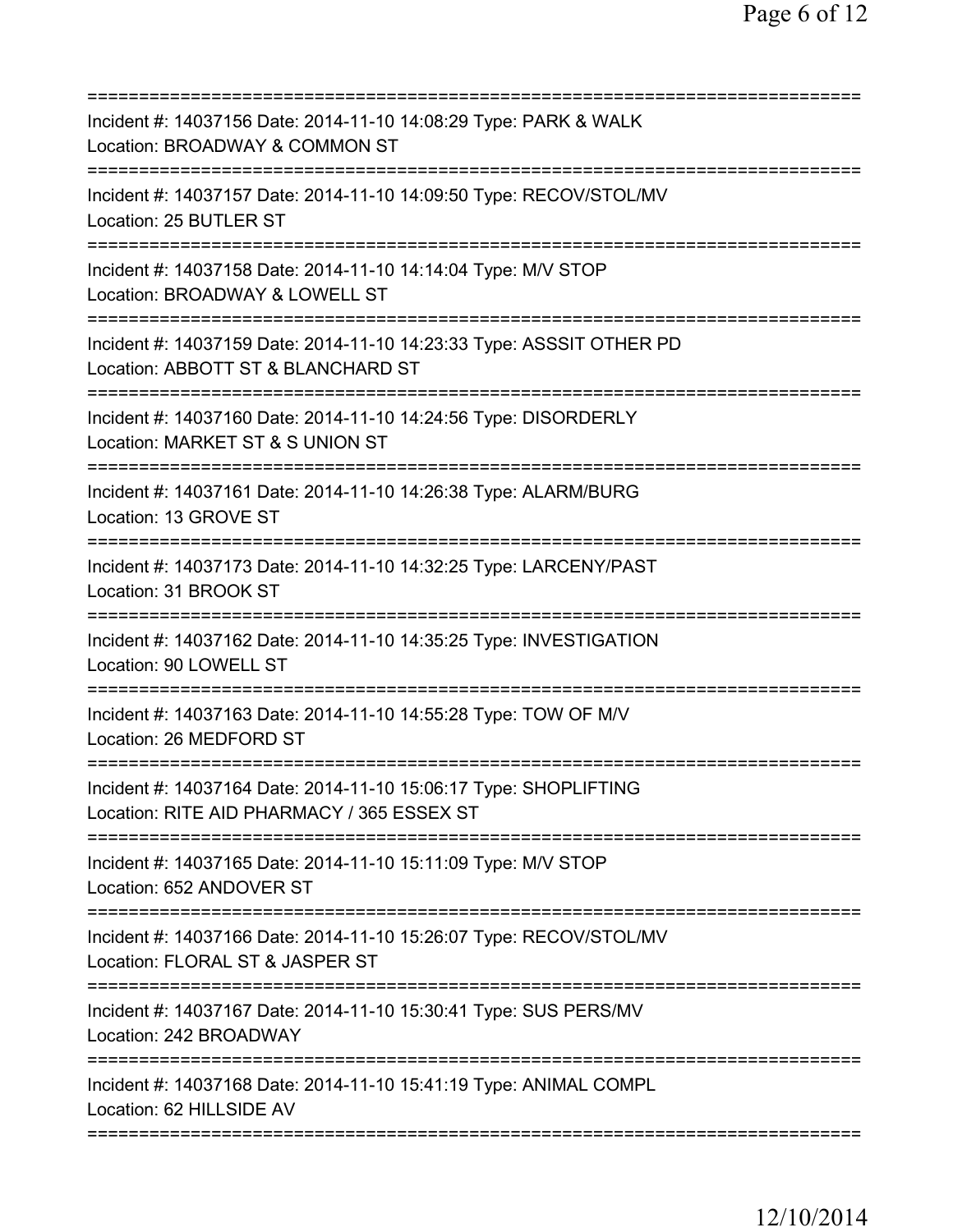| Incident #: 14037169 Date: 2014-11-10 15:45:12 Type: AUTO ACC/NO PI<br>Location: 24 PARKER ST                                    |
|----------------------------------------------------------------------------------------------------------------------------------|
| Incident #: 14037170 Date: 2014-11-10 15:52:40 Type: ALARM/BURG<br>Location: 30 WOODLAND ST                                      |
| Incident #: 14037171 Date: 2014-11-10 15:55:52 Type: RECOV/STOL/MV<br>Location: 255 ERVING AV                                    |
| Incident #: 14037172 Date: 2014-11-10 16:04:34 Type: TOW OF M/V<br>Location: 19 HUDSON AV                                        |
| Incident #: 14037174 Date: 2014-11-10 16:05:58 Type: DOMESTIC/PROG<br>Location: 11 MORAN CT                                      |
| =======================<br>Incident #: 14037175 Date: 2014-11-10 16:16:13 Type: DISTURBANCE<br>Location: FLORAL ST & PEARL ST    |
| Incident #: 14037176 Date: 2014-11-10 16:20:16 Type: AUTO ACC/NO PI<br>Location: 146 FARNHAM ST                                  |
| Incident #: 14037177 Date: 2014-11-10 16:21:42 Type: DISTURBANCE<br>Location: LAWRENCE ST & PLAYSTEAD PARK                       |
| Incident #: 14037178 Date: 2014-11-10 16:23:46 Type: KEEP PEACE<br>Location: 65 SHAWSHEEN RD                                     |
| Incident #: 14037180 Date: 2014-11-10 16:39:27 Type: HIT & RUN M/V<br>Location: 2 APPLETON ST                                    |
| ===========================<br>Incident #: 14037179 Date: 2014-11-10 16:41:09 Type: M/V STOP<br>Location: BAILEY ST & S UNION ST |
| Incident #: 14037181 Date: 2014-11-10 17:02:15 Type: HIT & RUN M/V<br>Location: 98 GREENWOOD ST                                  |
| Incident #: 14037182 Date: 2014-11-10 17:12:11 Type: MEDIC SUPPORT<br>Location: 700 ESSEX ST                                     |
| Incident #: 14037183 Date: 2014-11-10 17:13:58 Type: LOST PROPERTY<br>Location: 292 BROADWAY                                     |
| Incident #: 14037184 Date: 2014-11-10 17:23:24 Type: RAPE                                                                        |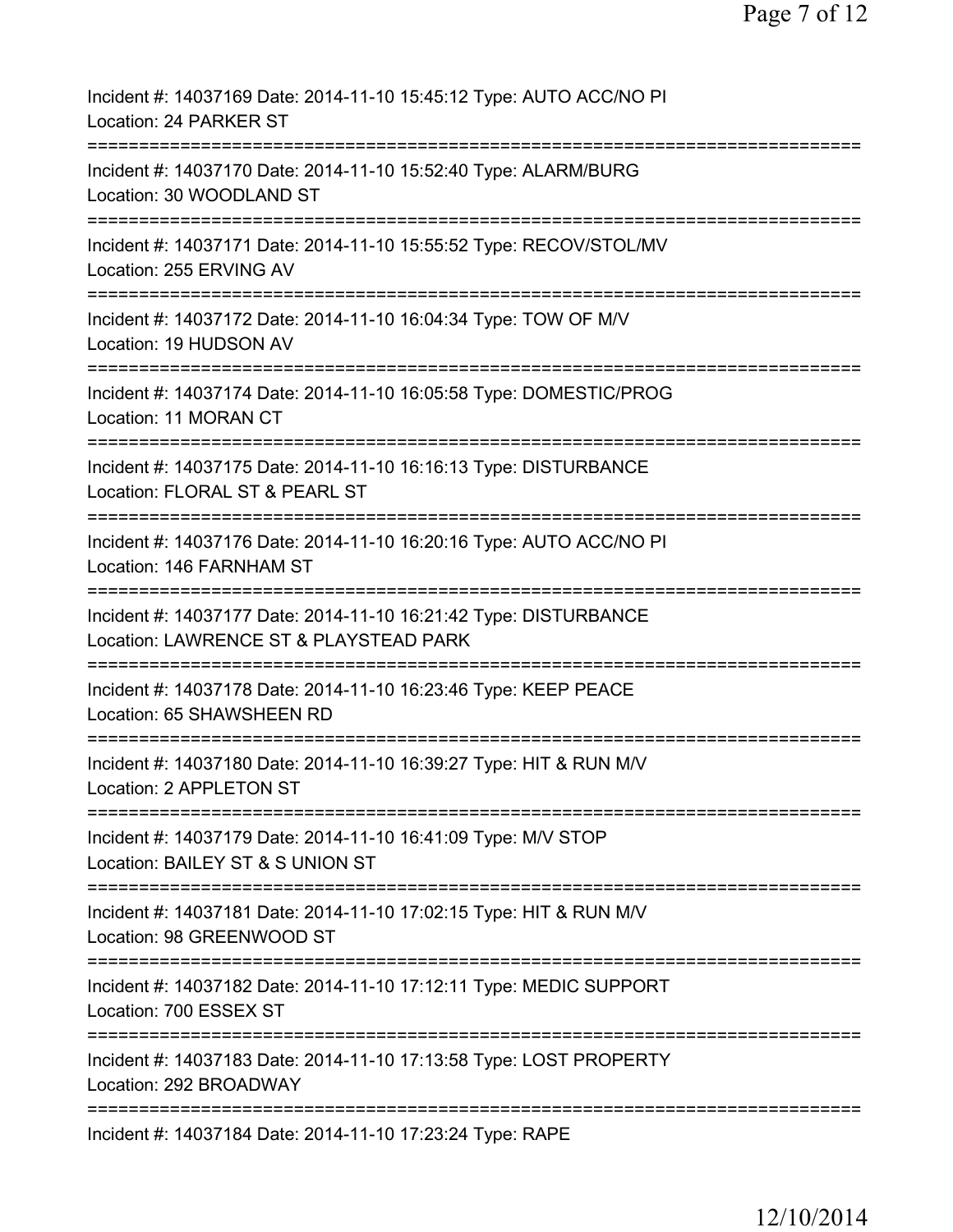Location: 46 AMESBURY ST =========================================================================== Incident #: 14037185 Date: 2014-11-10 17:36:55 Type: A&B D/W PAST Location: BROOK ST & UNION ST =========================================================================== Incident #: 14037186 Date: 2014-11-10 17:43:04 Type: GENERAL SERV Location: 14 ALMA ST =========================================================================== Incident #: 14037187 Date: 2014-11-10 17:53:06 Type: COURT DOC SERVE Location: 2 COLONIAL DR =========================================================================== Incident #: 14037188 Date: 2014-11-10 17:54:24 Type: GENERAL SERV Location: BROADWAY & CANAL ST =========================================================================== Incident #: 14037189 Date: 2014-11-10 17:57:07 Type: MAL DAMAGE Location: 41 SUMMER ST =========================================================================== Incident #: 14037190 Date: 2014-11-10 18:02:47 Type: M/V STOP Location: COMMON ST & LAWRENCE ST =========================================================================== Incident #: 14037191 Date: 2014-11-10 18:07:46 Type: M/V STOP Location: 32 LAWRENCE ST =========================================================================== Incident #: 14037192 Date: 2014-11-10 18:10:21 Type: M/V STOP Location: FALLS BRIDGE / null =========================================================================== Incident #: 14037193 Date: 2014-11-10 18:12:31 Type: M/V STOP Location: MERRIMACK ST & PARKER ST =========================================================================== Incident #: 14037194 Date: 2014-11-10 18:12:59 Type: DISTURBANCE Location: MCDONALDS / 50 BROADWAY =========================================================================== Incident #: 14037195 Date: 2014-11-10 18:15:29 Type: A&B PAST Location: 279 PARK ST FL 3 =========================================================================== Incident #: 14037196 Date: 2014-11-10 18:34:35 Type: B&E/MV/PAST Location: MYRTLE ST & ROBINSON CT =========================================================================== Incident #: 14037197 Date: 2014-11-10 18:39:24 Type: THREATS Location: 157 ANDOVER ST #D =========================================================================== Incident #: 14037198 Date: 2014-11-10 18:50:48 Type: M/V STOP Location: 188 BROADWAY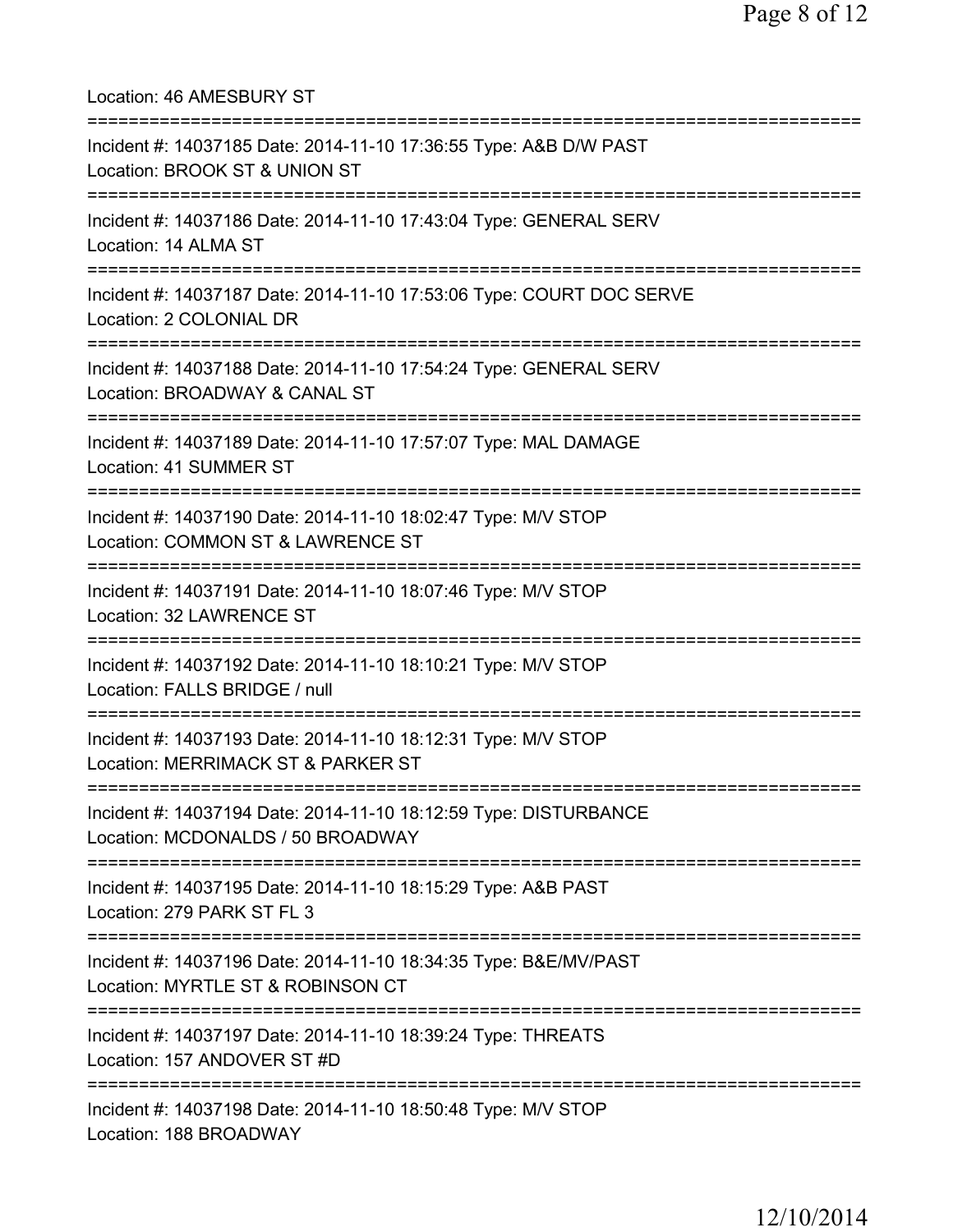| Incident #: 14037199 Date: 2014-11-10 18:51:51 Type: COURT DOC SERVE<br>Location: 117 GARDEN ST                                                       |
|-------------------------------------------------------------------------------------------------------------------------------------------------------|
| Incident #: 14037200 Date: 2014-11-10 18:53:07 Type: DOMESTIC/PROG<br>Location: 216 OLIVE AV                                                          |
| Incident #: 14037201 Date: 2014-11-10 18:57:34 Type: M/V STOP<br>Location: E HAVERHILL ST & STEINER ST                                                |
| Incident #: 14037202 Date: 2014-11-10 18:59:30 Type: COURT DOC SERVE<br>Location: 59 BROOK ST<br>===================================                  |
| Incident #: 14037203 Date: 2014-11-10 19:03:15 Type: MEDIC SUPPORT<br>Location: WALGREENS / 220 S BROADWAY                                            |
| ==================================<br>Incident #: 14037204 Date: 2014-11-10 19:05:59 Type: M/V STOP<br>Location: LESLIE ST & WOODLAND ST<br>========= |
| Incident #: 14037205 Date: 2014-11-10 19:10:57 Type: AUTO ACC/NO PI<br>Location: 15 UNION ST                                                          |
| Incident #: 14037207 Date: 2014-11-10 19:11:57 Type: IDENTITY THEFT<br>Location: 16 BROOK ST                                                          |
| Incident #: 14037206 Date: 2014-11-10 19:17:23 Type: FIRE<br>Location: 207 MARSTON ST                                                                 |
| Incident #: 14037208 Date: 2014-11-10 19:24:51 Type: LARCENY/PAST<br>Location: 101 MYRTLE ST                                                          |
| Incident #: 14037209 Date: 2014-11-10 19:27:44 Type: GENERAL SERV<br>Location: MERRIMACK ST & PARKER ST                                               |
| Incident #: 14037210 Date: 2014-11-10 19:49:55 Type: MAN DOWN<br>Location: 120 BERKELEY ST                                                            |
| Incident #: 14037211 Date: 2014-11-10 20:11:54 Type: TRESPASSING<br>Location: 353 ELM ST                                                              |
| Incident #: 14037212 Date: 2014-11-10 20:18:46 Type: 209A/SERVE<br>Location: 110 RIVER POINTE WY #5312                                                |
|                                                                                                                                                       |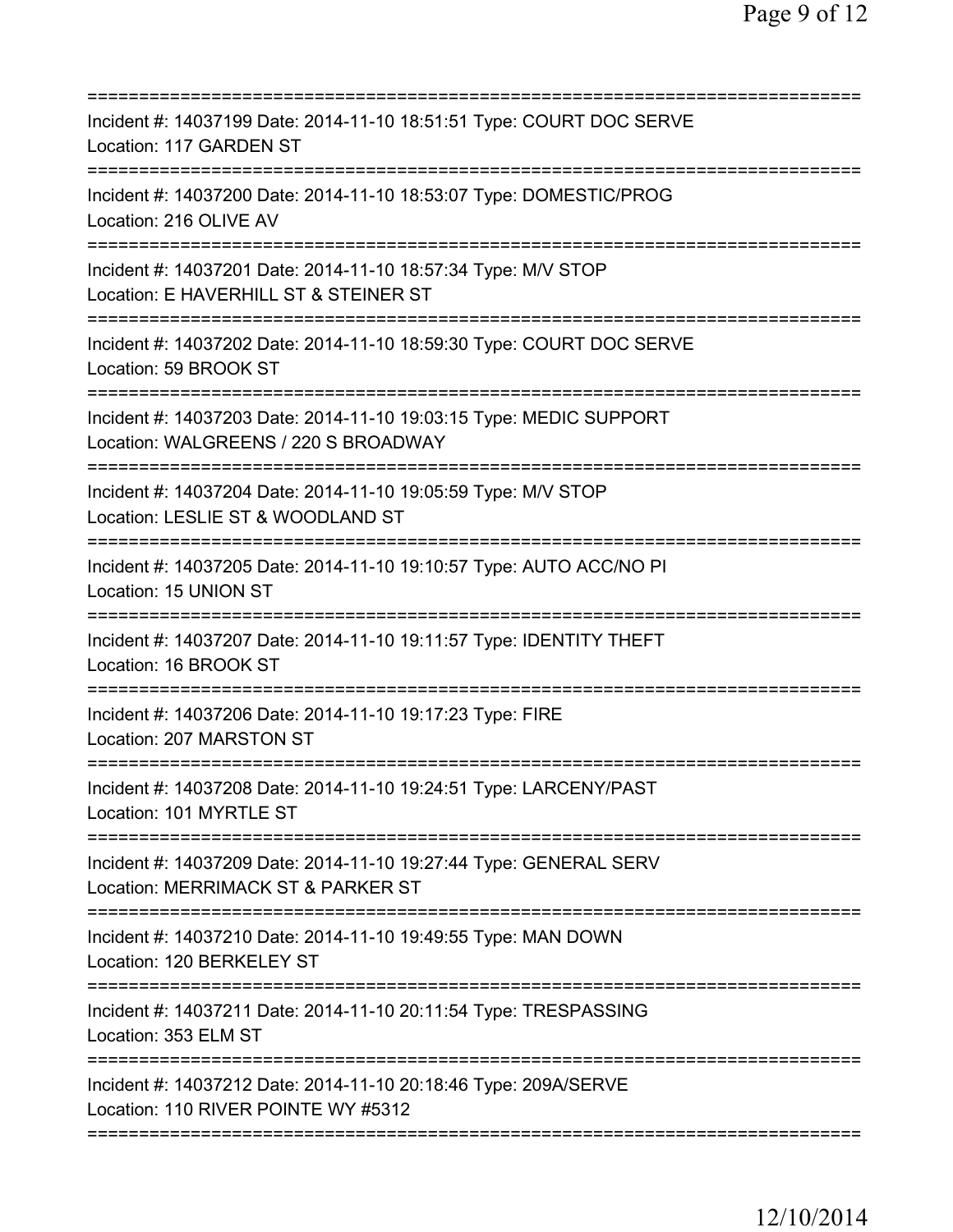| Incident #: 14037213 Date: 2014-11-10 20:22:50 Type: DOMESTIC/PROG<br>Location: 17 DORCHESTER ST                               |
|--------------------------------------------------------------------------------------------------------------------------------|
| Incident #: 14037214 Date: 2014-11-10 20:27:15 Type: A&B PAST<br>Location: 215 FARNHAM ST                                      |
| Incident #: 14037215 Date: 2014-11-10 20:53:43 Type: SUS PERS/MV<br>Location: ALDER ST & JUNIPER ST                            |
| Incident #: 14037216 Date: 2014-11-10 20:54:28 Type: M/V STOP<br>Location: E HAVERHILL ST & FERRY ST                           |
| Incident #: 14037217 Date: 2014-11-10 20:56:13 Type: M/V STOP<br><b>Location: YOUNG AV</b>                                     |
| Incident #: 14037218 Date: 2014-11-10 20:57:07 Type: M/V STOP<br>Location: HAVERHILL ST & WHITE ST                             |
| Incident #: 14037219 Date: 2014-11-10 21:12:50 Type: B&E/MV/PROG<br>Location: 245 ERVING AV                                    |
| Incident #: 14037220 Date: 2014-11-10 21:18:05 Type: SUS PERS/MV<br>Location: 93 HANCOCK ST                                    |
| Incident #: 14037221 Date: 2014-11-10 21:21:38 Type: ALARM/BURG<br>Location: LORENZO BUILDING / 599 CANAL ST                   |
| :=======================<br>Incident #: 14037222 Date: 2014-11-10 21:43:14 Type: M/V STOP<br>Location: BROADWAY & HAVERHILL ST |
| Incident #: 14037223 Date: 2014-11-10 22:00:17 Type: M/V STOP<br>Location: METHUEN ST & UNION ST                               |
| Incident #: 14037224 Date: 2014-11-10 22:03:19 Type: M/V STOP<br>Location: ESSEX ST & LAWRENCE                                 |
| Incident #: 14037225 Date: 2014-11-10 22:18:03 Type: SHOTS FIRED<br><b>Location: HANCOCK ST</b>                                |
| Incident #: 14037226 Date: 2014-11-10 22:28:45 Type: MAN DOWN<br>Location: ALLSTON ST & HOWARD ST                              |
| Incident #: 14037227 Date: 2014-11-10 22:34:05 Type: COURT DOC SERVE                                                           |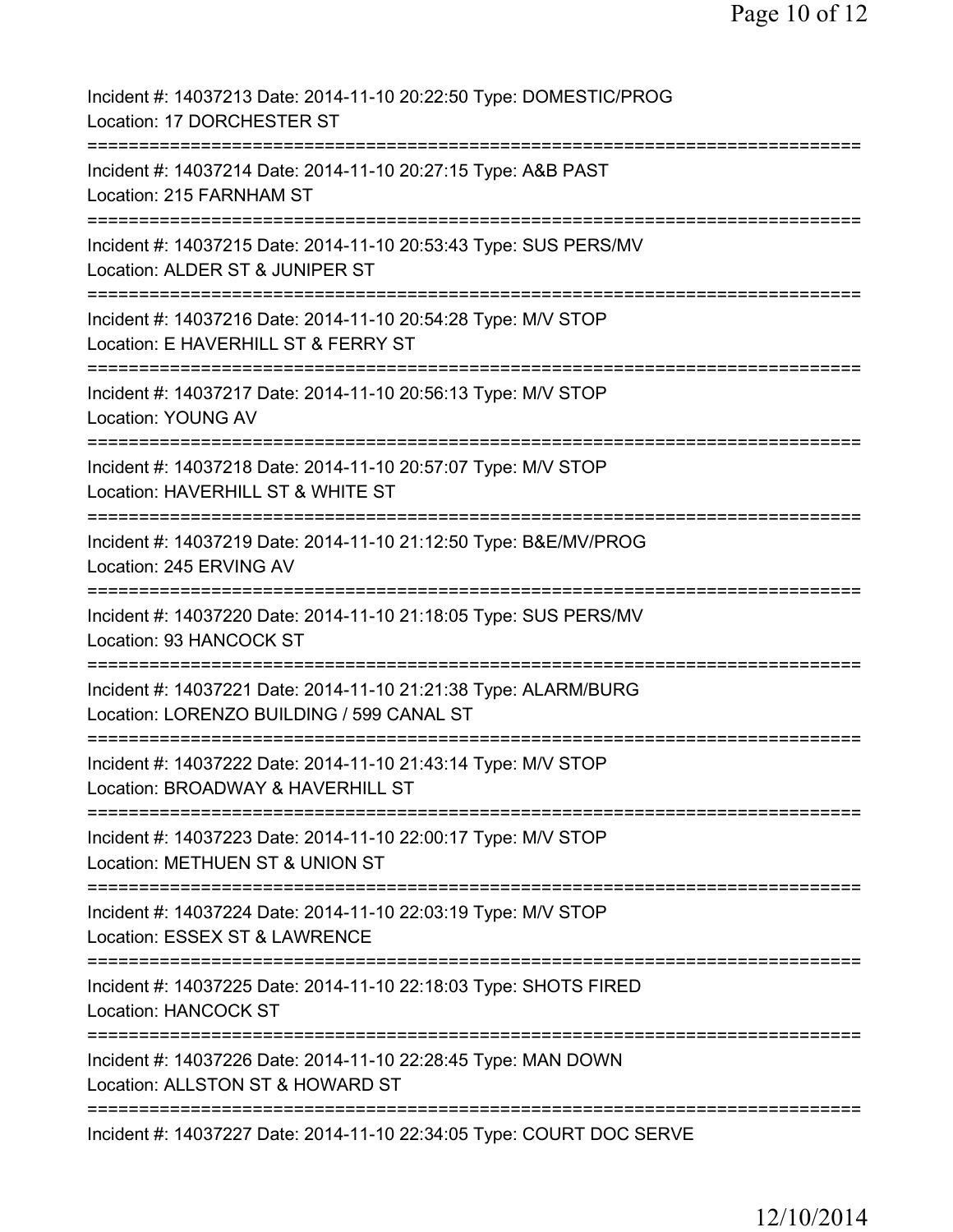Location: 110 RIVER POINTE WY #5312 =========================================================================== Incident #: 14037228 Date: 2014-11-10 22:43:50 Type: MAL DAMAGE Location: 50 ISLAND ST #307 FL 3 =========================================================================== Incident #: 14037229 Date: 2014-11-10 22:48:38 Type: ALARM/BURG Location: 660 S UNION ST =========================================================================== Incident #: 14037230 Date: 2014-11-10 22:48:58 Type: WARRANT SERVE Location: 107 GARDEN ST FL 3 =========================================================================== Incident #: 14037231 Date: 2014-11-10 22:53:34 Type: DISTURBANCE Location: 60 NEWBURY ST FL 1 =========================================================================== Incident #: 14037232 Date: 2014-11-10 23:01:58 Type: M/V STOP Location: E HAVERHILL ST & HIGH ST =========================================================================== Incident #: 14037233 Date: 2014-11-10 23:03:39 Type: HIT & RUN M/V Location: ARLINGTON ST & BROADWAY =========================================================================== Incident #: 14037234 Date: 2014-11-10 23:22:18 Type: DISORDERLY Location: BEACON ST & GLENN ST =========================================================================== Incident #: 14037236 Date: 2014-11-10 23:27:29 Type: MISSING PERS Location: 667 ESSEX ST =========================================================================== Incident #: 14037235 Date: 2014-11-10 23:27:34 Type: DISORDERLY Location: E HAVERHILL ST & HIGH ST =========================================================================== Incident #: 14037237 Date: 2014-11-10 23:32:29 Type: SUS PERS/MV Location: TEDESCHI / 208 S BROADWAY =========================================================================== Incident #: 14037238 Date: 2014-11-10 23:35:18 Type: DRUG VIO Location: WENDY'S / 99 WINTHROP AV =========================================================================== Incident #: 14037239 Date: 2014-11-10 23:51:37 Type: M/V STOP Location: ESSEX ST & FRANKLIN ST =========================================================================== Incident #: 14037240 Date: 2014-11-10 23:58:16 Type: ALARM/BURG Location: SPANISH FREE METHODIST CHURCH / 774 ESSEX ST ===========================================================================

456 record(s)